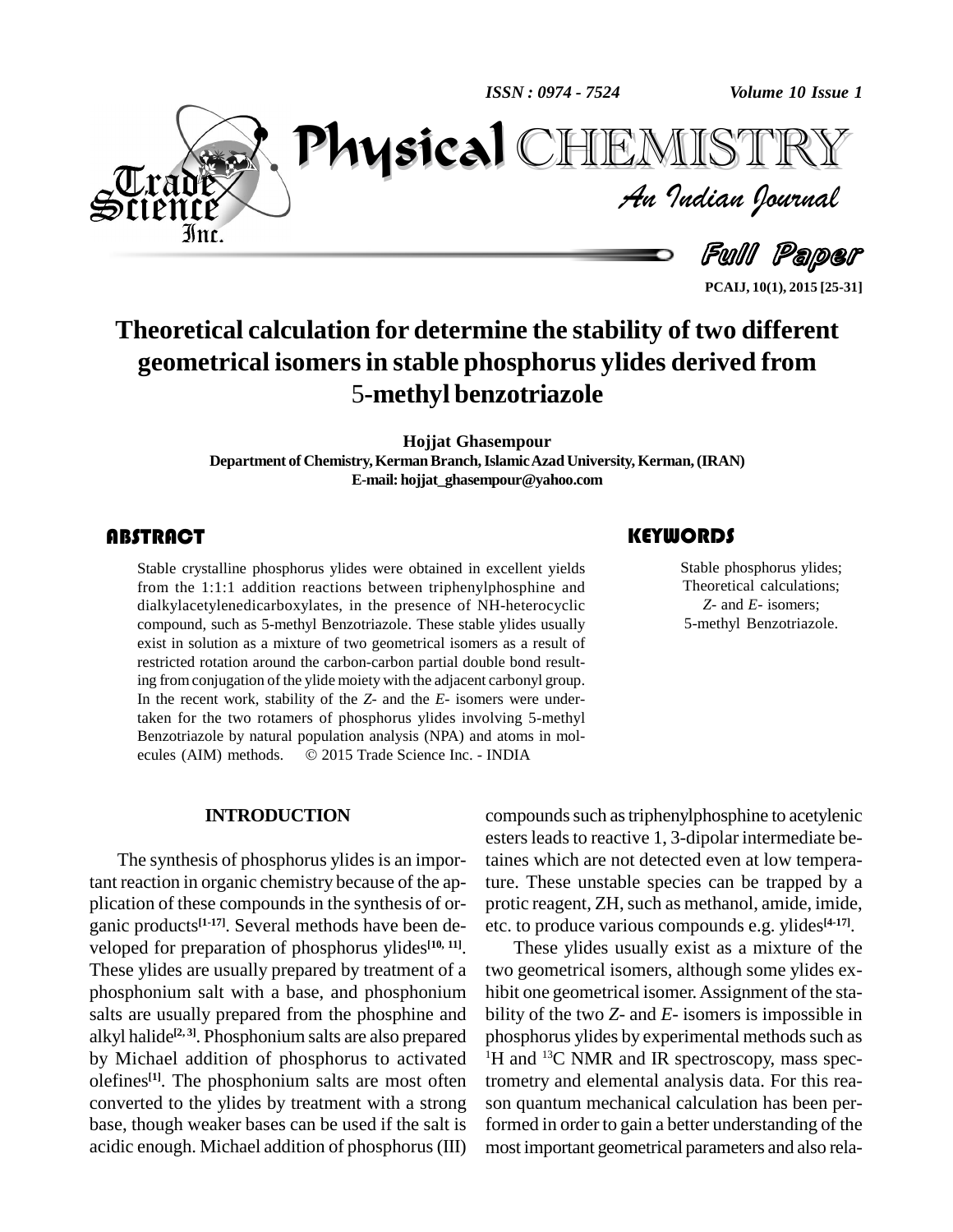# Full Paper

tive energies of both the geometrical isomers.

# **RESULTSAND DISCUSSION**

### **Theoretical study**

Recently, different reports have been published on the synthesis of stable phosphorus ylides from the reaction between triphenylphosphine and reactive acetylenic esters in the presence of N-H, C-H or S-H heterocyclic compounds. These ylides usu ally exist as a mixture of the two geometrical iso mers, although some ylides exhibit one geometrical isomer.Assignment of the stability of the two *Z*- and *E*- isomers is impossible in phosphorus ylides by experimental methods such as  ${}^{1}H$  and  ${}^{13}C$  NMR and  ${}^{19}C_{11}$ IR spectroscopes, mass spectrometry and elemental analysis data. For this reason quantum mechanical calculation has been performed in order to gain a better understanding of the most important geometrical parameters and also relative energies of both the geometrical isomers.

#### **Calculations**

A facile synthesis of the reaction between triphenylphosphine 1, dialkylacetylendicarboxylates 2 and 5-methyl Benzotriazole 3 (as a NH- heterocy clic compound) for generation of phosphorus ylides 4a-c involving the two geometrical isomers such as *Z-* and *E-* isomers have been earlier reported **[18]**. The reaction is shown in Figure 1. For assignment of the

two *Z* and *E* isomers as a minor or major form in phosphorus ylides 4a-c containing a 5-methyl Benzotriazole, first the *Z*- and the *E*- isomers were optimized for all ylide structures at HF/6-31G(d,p) level of theory **[19]** byGaussian98 package program**[20]**. The relative stabilization energies in both the geo metrical isomers have been calculated at HF/6-  $31G(d,p)$  and  $B3LYP/6-311++G**$  levels. Atoms in molecules (AIM) **[21]**, natural population analysis (NPA) methods and CHelpG keywordat HF/6- 31G(d,p) level of theory have been employed in or der to gain a better understanding of most geometri cal parameters of both the *E*-4(a, c) and the *Z*-4(a, c) of phosphorus ylides. The numbers of critical points and intramolecular hydrogen bonds as well asthe charge of atomsthat constructed on the *Z*- and *E*- isomers have been recognized. The results alto gether reveal the effective factors on stability of *Z* and *E*-ylide isomers. The relative stabilization en ergies for the two [*Z*-4(a, c) and *E*-4(a, c)] isomers (See Figures. 2 and 3) are reported in TABLE 1. As can be seen, isomers *E*-4a and *E*-4c are more stable than *Z*-4a and *Z*-4c (1.15 and 2.80 kcal/mol, respectively) at B3LYP/6-311++ $G^{**}$  level.

Further investigation was undertaken in order to determine more effective factors on stability of the two *Z*- and *E*- isomers, on the basis of AIM calculations at  $HF/6-31G(d,p)$  level of theory by the AIM2000 program package **[22]**. In recent years,AIM theory has often applied in the analysis of H-bonds.



*I*<br>**Pration of sta<br>** *I* **of ylide 4a<br>** *I* **Judian Iournal<br>Indian Iournal nd** major, respectively) of ylide 4a<br> **Physical CLUDA EXCEPTIVE** Figure 1 : (i) The reaction between triphenylphosphine 1, dialkyl acetylenedicarboxylate 2 (2a or 2c) and 5-methyl Benzotriazole 3 for generation of stable phosphorus ylides 4 (4a or4c). (j) The two isomers Z-4a and E-4a (minor

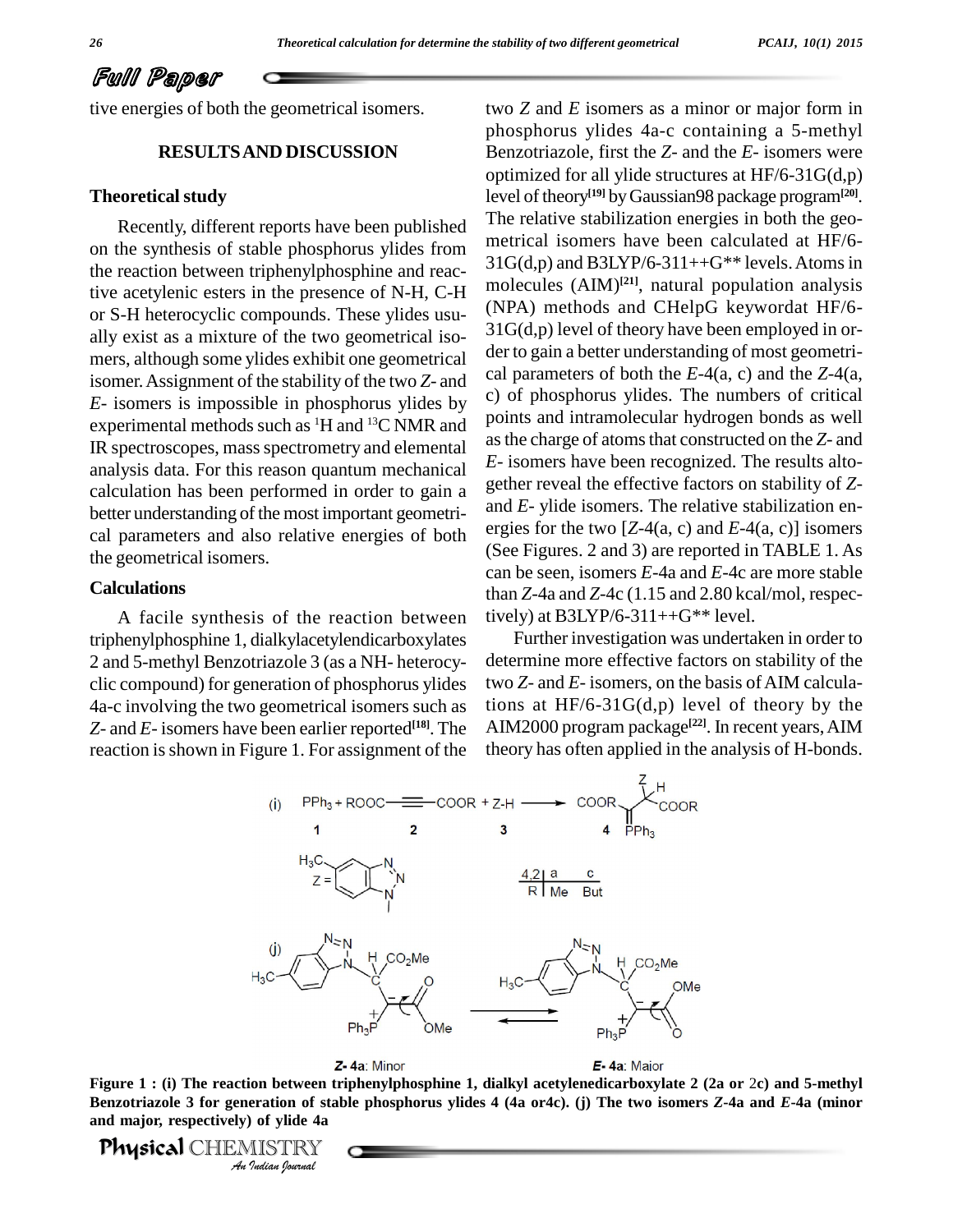**TABLE 1**: The relative energy (kcal/mol) for the two Z and E isomers of ylides4a and 4c, obtained at HF/6-31G(d,p) **and B3LYP/6-311++G(d,p) levels**

| Conformer | HF   | <b>B3LYP</b> |
|-----------|------|--------------|
| $Z-4a$    | 1.40 | 1.15         |
| $E$ -4a   | 0.00 | 0.00         |
| $Z-4c$    | 2.97 | 2.80         |
| $E-4c$    | 0.00 | 0.00         |



Figure 2 : (i) Intramolecular hydrogen bonds (dotted lines) in the two E-4a and Z-4a geometrical isomers of stable ylide 4a, (j) Part of molecular graphs, including intramolecular hydrogen bond critical points (BCPS) for the two rotational isomers such as  $E$ -4a and  $Z$ -4a. Small red spheres, and lines corresponding to BCPS bond paths, respec**tively**

In this theory, the topological properties of the electron density distribution are derived from the gradi- In this theory, the topological properties of the electron density distribution are derived from the gradical poent vector field of the electron density  $\nabla \rho(r)$  and on strengt tron density distribution are derived from the gradi-cal point vector field of the electron density  $\nabla \rho(\mathbf{r})$  and on streng the Laplacian of the electron density  $\nabla^2 \rho(\mathbf{r})$ . The  $\nabla^2 \rho(\mathbf{r})$ ent vector field of the electron density  $\nabla \rho(\mathbf{r})$  and on stren<br>the Laplacian of the electron density,  $\nabla^2 \rho(\mathbf{r})$ . The  $\nabla^2 \rho(\mathbf{r})$ <br>Laplacian of the electron density,  $\nabla^2 \rho(\mathbf{r})$ , identifies  $\mathbf{a}_0^5$ , r regions of space wherein the electronic charge is Laplacian of the electron density,  $\nabla^2 \rho(r)$ , identifies  $a_0^5$ , resp<br>regions of space wherein the electronic charge is culation<br>locally depleted  $[\nabla^2 \rho(r) > 0]$  or built up  $[\nabla^2 \rho(r) <$  critical j  $0$ <sup>[21]</sup>. Two interacting atoms in a molecule form a  $4(a, c)$  iso locally depleted  $[\nabla^2 \rho(r) > 0]$  or built up  $[\nabla^2 \rho(r) <$  critical  $[0]^{[21]}$ . Two interacting atoms in a molecule form a 4(a, c) is critical point in the electron density, where  $\nabla \rho(r) =$  a part of 0, called the bond critical point (BCP). The values

culation indicates intramolecular hydrogen bond *Indian*<br> *I Indian*<br> *Indian*<br> *IISTRY*<br> *IISTRY*<br> *IIIIRY* of the charge density and its Laplacian at these criti cal points give useful information regarding the of the charge density and its Laplacian at these critical points give useful information regarding the strength of the H-bonds<sup>[22]</sup>. The ranges of  $\rho(r)$  and al points give useful information regarding the<br>rength of the H-bonds<sup>[22]</sup>. The ranges of  $\rho(r)$  and<br> ${}^{2}\rho(r)$  are  $0.002 - 0.035 e/a_0^3$  and  $0.024 - 0.139 e/a$ a<sub>0</sub><sup>5</sup>, respectively, if H-bonds exist<sup>[23]</sup>. The AIM calcritical points (H-BCP) for the two *Z*-4(a, c) and *E*- 4(a, c) isomers. Intramolecular H-BCPs along with a part of molecular graphs for the two rotational isomers are shown in Figures 2 and 3 (dotted line).

**Physical** CHEMISTRY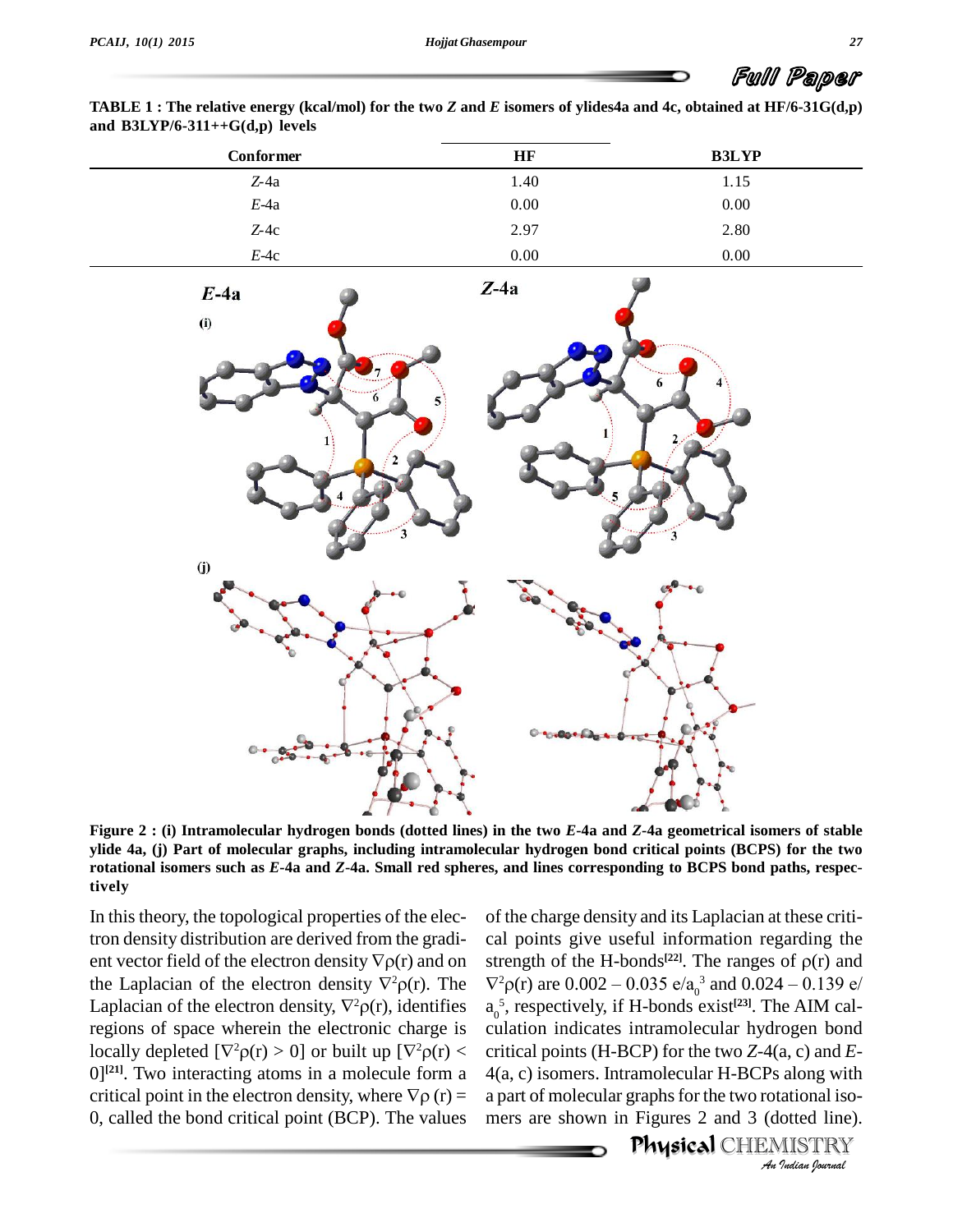

Figure 3 : (i) Intramolecular hydrogen bonds (dotted lines) in the two E-4cand Z-4c geometrical isomers of stable ylide 4c, (j) Part of molecular graphs, including intramolecular hydrogen bond critical points (BCPS) for the two rotational isomers such as E-4c and Z-4c.Small red spheres, and lines corresponding to BCPS bond paths, respec**tively**

and *Z*-4a) and (*E*-4c and *Z*-4c) are (7 and 5) and *Z*-4c is *Indian Z*-4C) and *Z*-4C) and *I A*<sub>0</sub><sup>3</sup> and (0.1<br>*I A*<sub>0</sub><sup>3</sup> and (0.1<br>*I ISTRY Indian hournal* Most important geometrical parameters involving some H-bonds(bond length and their relevant bond angle) are reported in TABLE 2. The electron den- $\times 10$ some H-bonds (bond length and their relevant bond  $a_0^5$ ),<br>angle) are reported in TABLE 2. The electron den-<br>sities ( $\rho$ )×10<sup>3</sup>, Laplacian of electron density  $\nabla^2 \rho(r)$  15.9  $10<sup>3</sup>$ , and energy density -H(r)  $\times 10<sup>4</sup>$  are also reported respectively e) are reported in TABLE 2. The electron<br>s ( $\rho$ )×10<sup>3</sup>, Laplacian of electron densit<br>, and energy density -H(r) ×10<sup>4</sup> are also in (TABLEs 3 and 4). A negative total energy den sity at the BCP reflects a dominance of potential en ergy density, which is the consequence of accumulated stabilizing electronic charge<sup>[24]</sup>. Herein, the for th number of hydrogen bondsin both categories (*E*-4a mumber of hydrogen bonds in both categories (*E*-4a D, respectively. The values of  $\beta$  and  $Z$ -4c is also (13 and 9), respectively. The values of  $\rho$  and the values nd Z-4a) and (E-4c and Z-4c) are (7 and 5) and Z-4c is<br>so (13 and 9), respectively. The values of  $\rho$  and the val<br> ${}^{2}P(r) \times 10^{3}$  for those are in the ranges (0.002 – 0.017 and Ealso (13 and 9), respectively. The values of  $\rho$  and the val<br>  $\nabla^2 \rho(r) \times 10^3$  for those are in the ranges (0.002 – 0.017 and *E*-<br>
and 0.003 – 0.018 e/a<sub>0</sub><sup>3</sup>) and (0.003 – 0.018 and tively)  $\nabla^2 \rho(r) \times 10^3$  for those are in the ranges (0.002 – 0.017 and *E*-<br>and 0.003 – 0.018 e/a<sub>0</sub><sup>3</sup>) and (0.003 – 0.018 and tively)<br>0.002 – 0.015 e/a<sub>0</sub><sup>3</sup>) and also (6.08 – 45.40 and 4.21 mers (6

**Physical** CHEMISTRY

s, and lines corresponding to BCPS bond paths, respec-<br>  $-40.41 e/a_0^5$  and  $(7.78 - 47.19 \text{ and } 6.72 - 41.57 e/a_0^5)$ , respectively. In addition, the Hamiltonian [-H(r)  $\times 10^4$ ] are in the ranges (6.74 – 17.80 and 5.58 –  $a_0^5$ ), respectively. In addition, the Hamiltonian [-H(r)  $\times 10^4$ ] are in the ranges (6.74 – 17.80 and 5.58 – 15.98 au) and (5.87 – 19.20 and 5.89 – 17.57 au),  $\times 10^4$ ] are in the ranges (6.74 – 17.80 and 5.58 – respectively (See TABLES 3 and 4). These HBs 15.98 au) and  $(5.87 - 19.20$  and  $5.89 - 17.57$  au), respectively (See TABLES 3 and 4). These HBs show  $\nabla^2 \rho(r) > 0$  and  $H(r) < 0$ , which according to classification of Rozas et al. **[25]** are medium-strength hydrogen bonds. In both ylides the dipole moment for the two *E*-4a and *E*-4c isomers (5.80 and 5.05 D, respectively) are smaller than the two *Z*-4a and *Z*-4c isomers (6.00 and 6.98 D, respectively) and D, respectively) are smaller than the two *Z*-4a and *Z*-4c isomers (6.00 and 6.98 D, respectively) and the value of  $-H_{tot}$  (= $\Sigma$ - $H(r)\times 10^4$ ) for the two *E*-4a and *E*-4c isomers (85.58 and 180.25 au, respectively) are larger than the two *Z*-4a and *Z*-4c iso mers(69.74 and 105.58 au, respectively). These dif-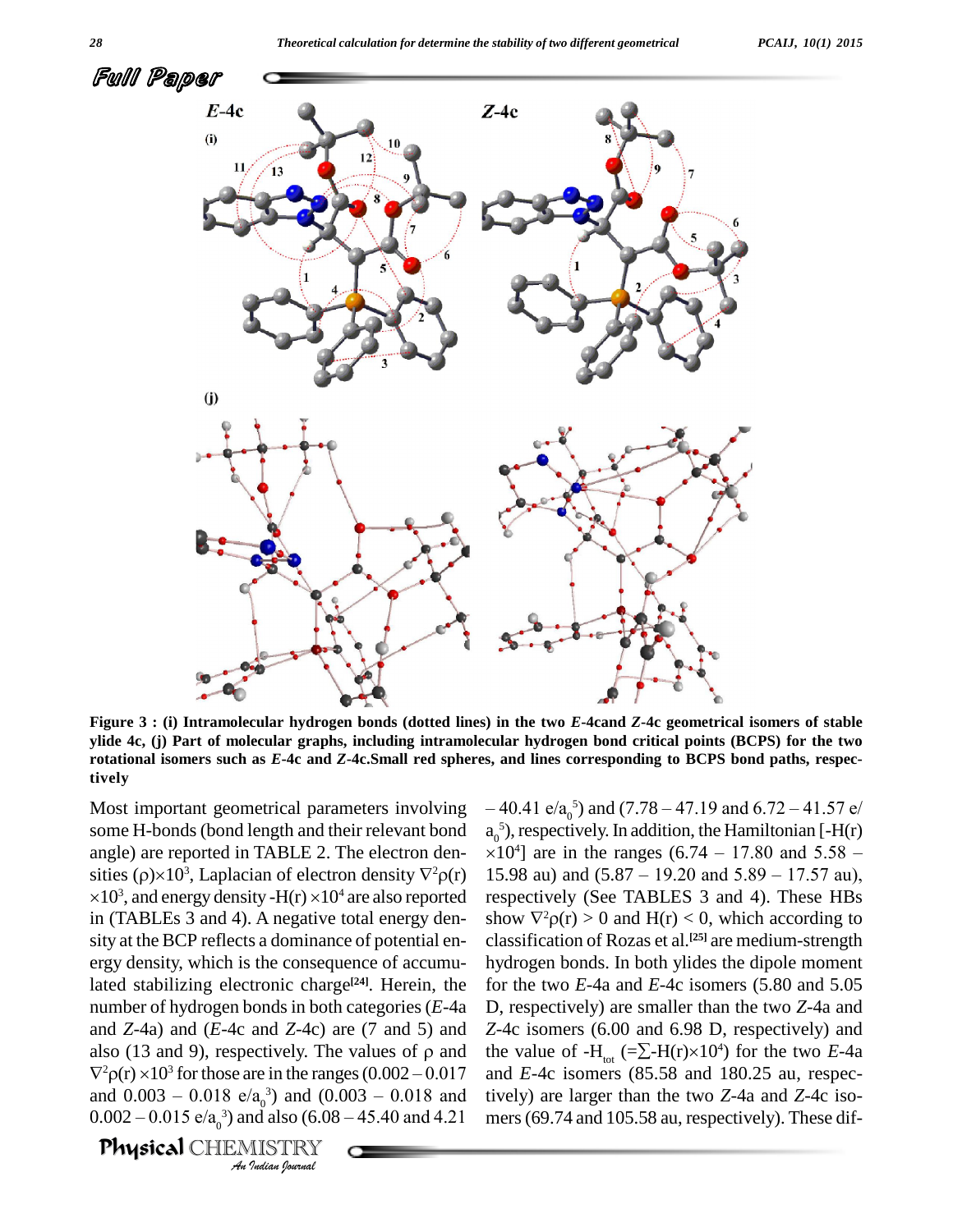

**TABLE 2 : Most important geometrical parameters corresponding to H-bonds (bond lengths and their relevant** angles) for the two Z and E isomers in both ylides4a and 4c. Bond lengths in Angstroms and bond angles in degrees, **respectively**

|                                                    | $E$ -4a                         | $Z$ -4a      | <i>E-4c</i>  | $Z-4c$       |
|----------------------------------------------------|---------------------------------|--------------|--------------|--------------|
| $C_{10}H_{13}O_4$                                  | $2.20^{\circ} (120.02)^{\circ}$ | 2.78(104.45) | 2.25(107.58) | 2.78(109.21) |
| $C_3H_{42}$ $C_{31}$                               | 2.57(125.62)                    | 2.47(119.27) | 3.54(117.56) | 3.65(147.87) |
| $C_{21}H_{24}$ $O_{51}$                            | 3.10(123.05)                    |              | 2.48(127.89) |              |
| $C_3$ <sub>2</sub> H <sub>35</sub> C <sub>20</sub> |                                 | 2.66(103.41) |              | 2.74(111.54) |
|                                                    |                                 |              |              |              |

**<sup>a</sup> bond len; <sup>b</sup> bond angle**

a bond len; b bond angle<br>
a bond len; b bond angle<br>
TABLE 3: The values of a= $\rho(r) \times 10^3$ , b= $\nabla^2 \rho \times 10^3$  and c=-H(r)  $\times 10^4$  for the two Z-4a and E-4a isomers of ylide 4a **calculated at the hydrogen bond critical points. All quantities are in atomic units**

| $\bm E$ | a     | $\mathbf b$ | c     | Z | a     |       | -c    |
|---------|-------|-------------|-------|---|-------|-------|-------|
|         | 02.29 | 06.08       | 06.74 |   | 07.32 | 10.85 | 07.21 |
| 2       | 11.65 | 44.24       | 10.54 | 2 | 08.54 | 29.44 | 11.42 |
| 3       | 09.41 | 30.41       | 07.75 | 3 | 03.24 | 04.21 | 05.58 |
| 4       | 08.57 | 12.54       | 09.73 | 4 | 09.10 | 32.01 | 15.75 |
| 5       | 17.12 | 41.85       | 18.80 | 5 | 18.45 | 40.41 | 15.98 |
| 6       | 14.01 | 45.40       | 15.41 |   |       |       |       |
| 7       | 12.23 | 38.99       | 14.33 |   |       |       |       |

**calculated at the hydrogen bond critical points. All quantities are in atomic units**

| $\bm E$        | a     | $\mathbf b$ | $\mathbf c$ | Z              | $\mathbf{a}$ | $\mathbf b$ | $-c$  |
|----------------|-------|-------------|-------------|----------------|--------------|-------------|-------|
| 1              | 04.12 | 13.77       | 07.54       | 1              | 08.41        | 17.87       | 09.45 |
| $\overline{2}$ | 09.25 | 40.21       | 14.21       | $\mathbf{2}$   | 10.41        | 32.32       | 12.18 |
| 3              | 04.75 | 16.54       | 09.36       | 3              | 06.34        | 11.42       | 10.02 |
| $\overline{4}$ | 10.21 | 19.74       | 11.03       | $\overline{4}$ | 02.22        | 06.72       | 05.89 |
| 5              | 11.13 | 38.09       | 15.52       | 5              | 11.12        | 37.00       | 13.54 |
| 6              | 10.12 | 34.46       | 15.89       | 6              | 14.12        | 41.57       | 14.25 |
| 7              | 18.24 | 47.19       | 19.20       | 7              | 14.21        | 38.99       | 15.20 |
| 8              | 12.45 | 35.45       | 16.89       | 8              | 10.80        | 40.20       | 12.00 |
| 9              | 14.77 | 37.29       | 13.58       | $\overline{9}$ | 15.00        | 38.20       | 17.57 |
| 10             | 03.99 | 07.78       | 05.87       |                |              |             |       |
| 11             | 04.66 | 12.88       | 09.45       |                |              |             |       |
| 12             | 13.41 | 31.24       | 14.85       |                |              |             |       |
| 13             | 16.00 | 38.88       | 15.01       |                |              |             |       |

ferences, containing a fairly difference in number of hydrogen bonds, in dipole moment for ylide 4a (TABLE 5) and in  $-H_{tot}$ , altogether, make a slight stability of *E*-4a in comparison with *Z*-4a isomer. Also, these parameters in ylide 4c make a favorable and considerable stability on *E*-4c in comparison

*An*CHelpG keyword at HF/6-31G(d,p) level are re- *I*<br>*I* isomers of<br>*Indian hournal*<br>*Indian hournal* with *Z*-4c.Also, the charge on different atoms which are calculated by AIM and NPA methods and also ported in TABLE 6 forthe two *Z*- and *E*- isomers of ylides 4a and 4c. There is good agreement between the results in three methods.

Physical CHEMISTRY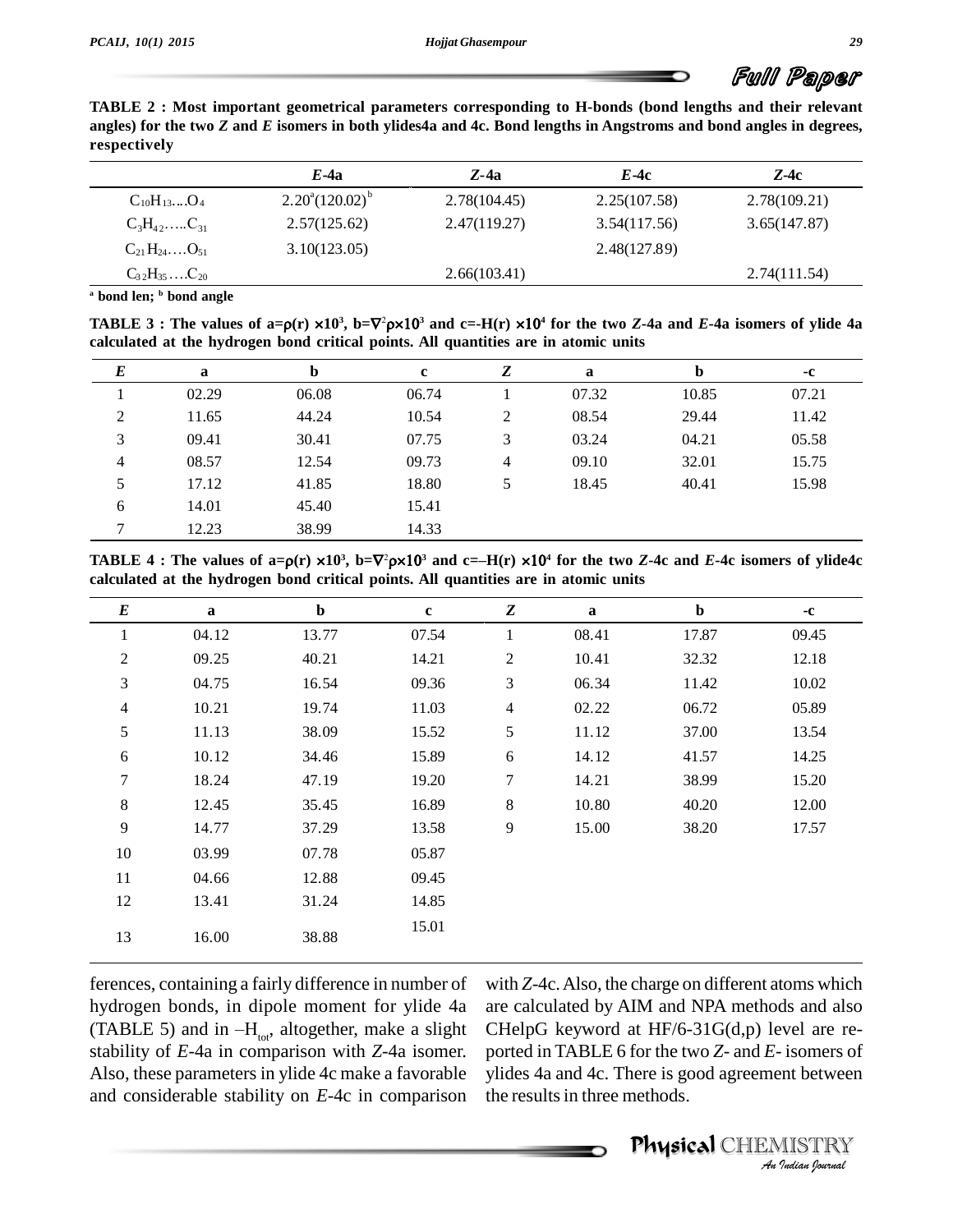# Full Paper

| <b>Geometrical isomer</b> | $-H_{tot}/au$ | dipole moment/D | number of hydrogen bond |
|---------------------------|---------------|-----------------|-------------------------|
| $E-4a$                    | 85.58         | 5.80            |                         |
| Z-4a                      | 69.74         | 5.05            |                         |
| $E-4c$                    | 180.25        | 6.00            | 13                      |
| $Z$ -4c                   | 105.58        | 6.98            | 10                      |

**TABLE 5** : The most important geometrical parameters involving the value of  $-H_{\omega}/\text{au}$ , dipole moment/D and the **number of hydrogen bonds for the two** *Z***-and** *E***- isomers of ylides 4a and 4c**

TABLE 6 : The charges on different atoms for the two Z and E isomers in both ylides 4a and 4c, calculated at HF/6-**31G(d,p) theoretical level**

| number of atom | $Z$ -4a                                       | $E$ -4a                    | $Z-4c$                     | E-4c                       |
|----------------|-----------------------------------------------|----------------------------|----------------------------|----------------------------|
| C <sub>1</sub> | $-0.69^{\circ}(-0.39)^{\circ}(-0.91)^{\circ}$ | $-0.68(-0.51)$ ( $-0.89$ ) | $-0.67(-0.31)$ ( $-0.87$ ) | $-0.68(-0.50)$ ( $-0.87$ ) |
| C <sub>2</sub> | 1.75(0.92)(0.93)                              | 1.76(0.92)(0.92)           | 1.73(0.87)(0.93)           | 1.74(0.90)(0.92)           |
| C <sub>7</sub> | $0.29(0.05)$ (-0.49)                          | $0.26(0.07)$ (-0.50)       | $0.27(0.16)$ (-0.49)       | $0.30(0.13)$ (-0.50)       |
| O4             | $-1.33(-0.63)$ $(-0.76)$                      | $-1.39(-0.68)$ ( $-0.80$ ) | $-1.37(-0.62)$ ( $-0.78$ ) | $-1.38(-0.70)$ ( $-0.80$ ) |
| O <sub>5</sub> | $-1.34(-0.52)$ ( $-0.68$ )                    | $-1.32(-0.49)$ $(-0.70)$   | $-1.35(-0.54)$ ( $-0.69$ ) | $-1.32(-0.53)(-0.70)$      |
| <b>P11</b>     | 3.21(0.11)(1.83)                              | 3.21(0.12)(1.85)           | $3.23(0.10)$ $(1.84)$      | 3.22(0.11)(1.85)           |

**<sup>a</sup> Calculated by AIM method; <sup>b</sup> Calculated by CHelpG Keyword; <sup>c</sup> Calculated by NPA method.**

According to the theoretical calculations in gas phase (TABLE 1), isomers *E*-4a and *Z*-4a have a little difference in stability (1.15 kcal/mol), and difference in stability of two isomers *E*-4c and *Z*-4c is fairly high (2.80 kcal/mol). This result is completely consistent with the obtained results on the basis of AIM calculation for determination of the most geo metrical parameters. In synthesis of ylids 4a and 4c **[18]**, the <sup>1</sup>H, <sup>13</sup>C, <sup>31</sup>P NMR data demonstrate more production of*E*-4a (68%) and *E*-4c (100%) as a major isomers. These results are compatible with those obtained in theoretical calculations.

# **CONCLUSION**

ence instability of *E*-4c and *Z*-4c arises and bulky N. 4c and *Z*-4c<br>the conversi<br>prmation of h<br>form (*E*-4c).<br><u>IISTRY</u> The assignment of the *Z*- and *E*- isomers as a minor or major form in both the ylides 4a and 4c were undertaken by AIM and NPA methods and also [3] J.I.G.Cadogan; "Organophosphorus reagent in or-CHelpG keyword. Quantum mechanical calculations show that ylide 4a exists in two different forms (*E*- 4a and *Z*-4a) with different valuesin solution but, in ylide 4c, with presence of bulky alkyl groups (di*tert*-butyl instead of dimethyl groups), much differ alkyl groups prevent the conversion of *<sup>E</sup>*-4c to *<sup>Z</sup>*-4c. So, leading to the formation of high efficient prod uct in single isomer form (*E*-4c). These results are

Physical CHEMISTRY

in agreement with those obtained in synthesis of the ylides 4a and 4c.

# **ACKNOWLEDGMENTS**

Authors sincerely thank the University Islamic Azad University of Kerman *Branch* for providing financial support of this work

#### **REFERENCES**

- [1] H.R.Hudson; "Primary, Secondary and tertiary phosphines, plyphosphines and heterocyclic orga nophosphorus(III) compounds, in the chemistry of phosphines, plyphosphines and heterocyclic orga-<br>nophosphorus (III) compounds, in the chemistry of<br>organophosphorus compounds,'' Ed. F.R. Hantley, Wiley: New York, **1**, 386-472 **(1990)**. organophosphorus compounds," Ed. F.R. Hantley,<br>Wiley: New York, **1**, 386-472 (**1990**).<br>[2] R.Engel; "Synthesis of carbon-phosphorus bonds,"
- CRC Press: Boca Rotan, FL., **(1988)**. [2] R.Engel; "Synthesis of carbon-phosphorus bonds,"<br>CRC Press: Boca Rotan, FL., (1988).<br>[3] J.I.G.Cadogan; "Organophosphorus reagent in or-
- ganic synthesis," Academic press: New York, (1979).
- **[4]** A.Ramazani, N.Noshiranzadeh, A.Ghamkhari, K.Slepokura, T.Lis; Helv.Chim.Acta., **91**, 2252 **(2008**(.
- **[5]** A.Ramazani, A.R.Kazemizadeh, E.Ahmadi, N.Noshiranzadeh,A.Souldozi; Current.Org.Chem., **12**, 59 **(2001)**.
- **[6]** B.E.Maryanoff, A.B.Reitz; Chem.Rev., **89**, 863 **(1989)**.